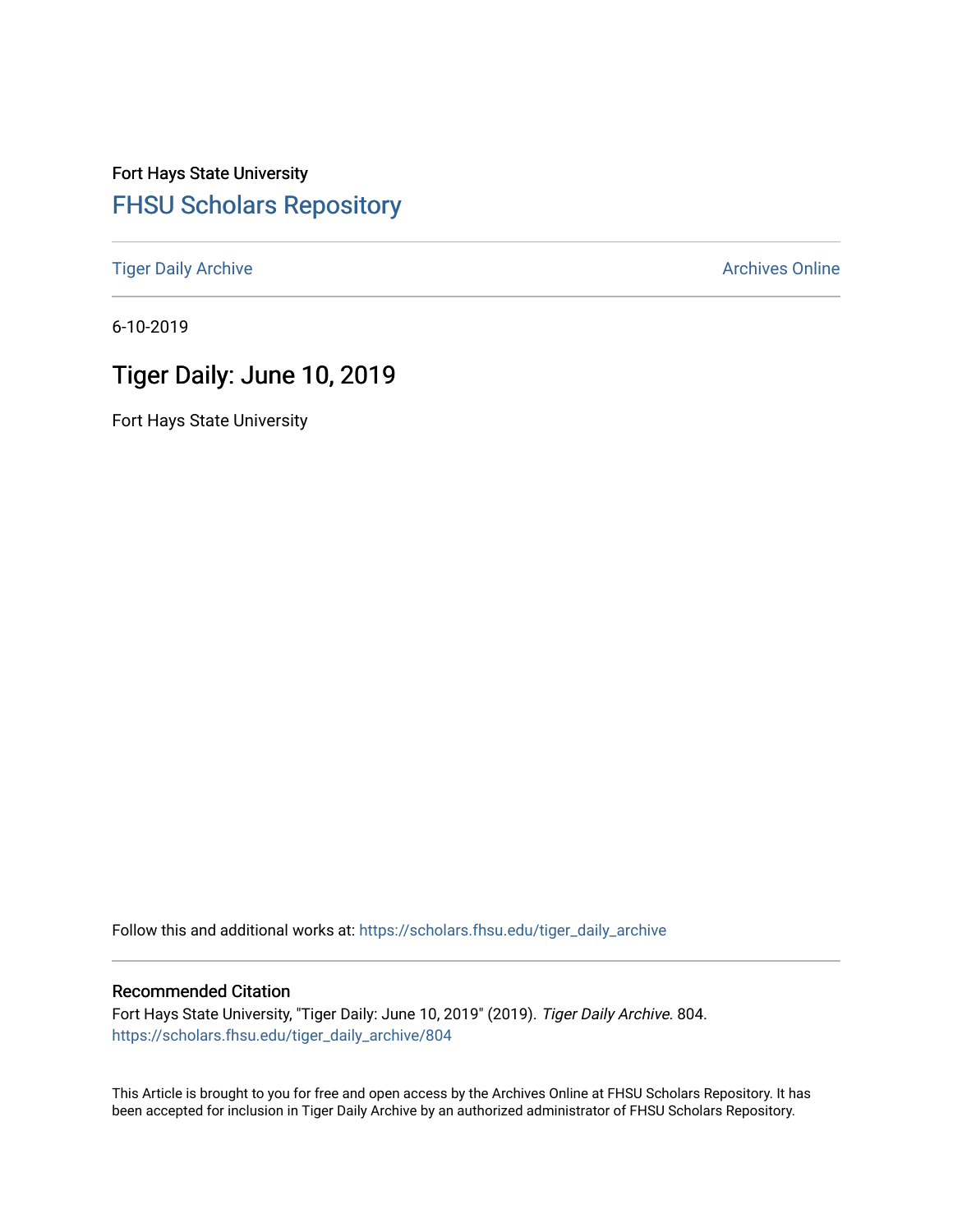# Tiger Daily [June 10, 2019]

## Tiger Daily

Mon 6/10/2019 10:57 AM

To: Tiger Daily < TigerDaily@fhsu.edu>;



#### **ANNOUNCEMENTS**

- · **Online Teacher Training Inquiry "Update"**
- · **Establishing a Norm of Intonation – Research Conducted by Dr. Li**
- · **Volunteers Needed: Hispanic College Institute**
- · **Hays City Band Summer Concerts**
- · **Free Community Meal**
- · **IMPORTANT: FY2019 Cash Sales & Customer-Cash Sales Refund Deadline Reminder**
- · **Foundation – Check Run Notices**
- · **Calendar: Upcoming Professional Development Opportunities**

#### **EVENTS**

#### **FUTURE EVENTS**

- · **MDC Workshop – CliftonStrengths Essentials – June 13; 9:00am to 4:00pm**
- · **KWEC to Hold Pollinator Theme STEM Event – June 17; 12:00pm to 5:00pm**
- · **MDC Workshop – Supervisor Bootcamp – June 19; 9:00am to 4:00pm**

#### **ANNOUNCEMENTS**

#### **Online Teacher Training Inquiry "Update"**

DUE TO LOW ENROLLMENT FOR SUMMER 2019 the TILT online teacher trainings will be postponed until Fall 2019.

TILT 101: Foundations of Online Teaching TILT 201: Advanced Concepts in Online Teaching

Please email [TILT-FacultyDev@fhsu.edu](mailto:TILT-FacultyDev@fhsu.edu) with a list of names and their department and what course they are interested in to be added to the roster for Fall.

If you have questions please contact Nuchelle Chance.

#### **Establishing a Norm of Intonation – Research Conducted by Dr. Li**

One of the CSD professors, Dr. Li, is conducting research to establish a norm of intonation. If you are between 18 and 30 years old, without any previous or current neurological diseases, you are invited to participate in this research project. If you participate, you will be asked to read an English paragraph. We will audio record your reading in Albertson Hall. The audio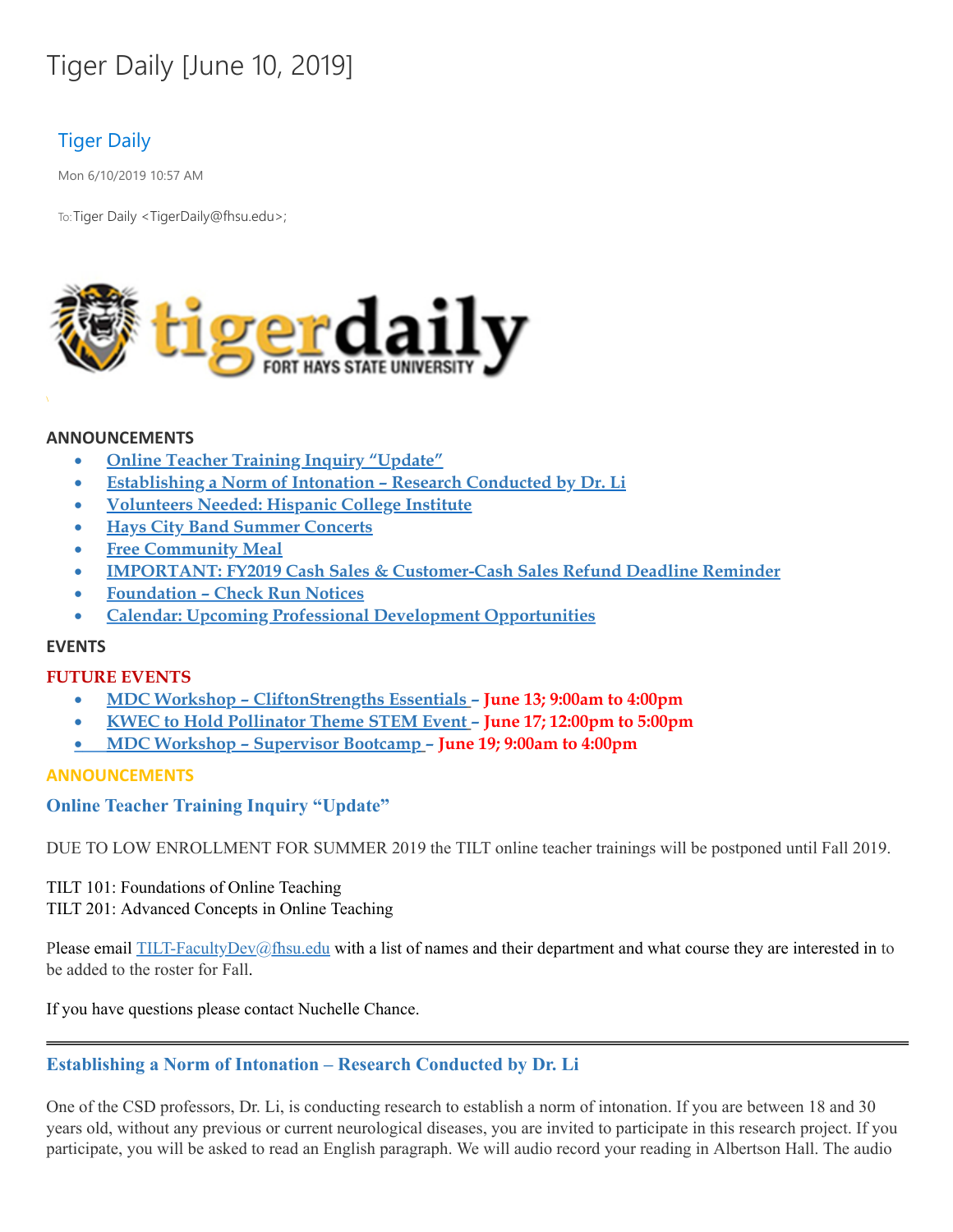of your reading will be analyzed for intonation patterns to establish the norm. The norm from this research will help a lot of people who have speech difficulties. The whole process will take 15 to 30 minutes.

If you are interested, please fill in the following form, providing us with TWO possible participation times between June 3rd and July 29th. After you sign up, we will provide you with more details. Thank you for your help!

<https://docs.google.com/forms/d/1uJj2g-IeV0-UXyQFv6J2x0nmUrEjT0v0vMuIppcK48o/edit?ts=5cdd835e>

#### **Volunteers Needed: Hispanic College Institute** Dates & Times Listed Below

Volunteers needed for the annual Hispanic College Institute, June 18-22, 2019. HCI is a free, residential program that prepares high school Hispanic students to enter and succeed in higher education. This event would not be possible without the support of many volunteers in our community.

#### **Networking Reception: Tuesday June 18, 6:00 PM - 7:00 PM** (approximately 30 volunteers needed)

This networking reception will allow current FHSU students who are serving as Student Leads for the Institute to network with campus and community members. Volunteers will visit with leads and allow them to practice the social and networking skills they have learned. We are really looking for a variety of professionals in different fields to help out with this reception.

#### **Hispanic Stars: Thursday June 20, 12:30 - 4:30 PM** (15 volunteers needed)

Hispanic Stars is an opportunity for members of the Hispanic/Latino community to share personal stories about their education and professional lives. Volunteers will engage with students in small groups, sharing their stories.

#### **Issues to Action: Friday June 21, 2:30 PM - 4:30 PM** (3 volunteers needed)

Issues to Action invites teams of student participants to identify an issue and develop a plan of action to present to a panel of judges. Volunteers will serve as judges by listening to the presented plans and providing scores and feedback to the student teams.

#### **Lip Sync Battle: Friday June 21, 7:30 PM - 9:30 PM** (3 volunteers needed)

The Lip Sync Battle allows members of each familia to develop a routine and perform in front of a cheering crowd. Volunteers will serve as judges for the event, ranking each familia based on a rubric. Members of the winning familia will receive a prize for their performance.

If you are willing to volunteer, please contact Jacob Ternes at  $\frac{\partial f}{\partial x}$  in equals.

#### **Hays City Band Concerts**

The Hays City Band returns for summer concerts. Join us for summer band favorites! June 11<sup>th</sup>, 7:30 p.m., Hays Pavillion (Downtown Hays) June 18<sup>th</sup>, 7:30 p.m., Washington Elementary in Ellis, KS June 25<sup>th</sup>, 7:30 p.m., Hays Pavillion (Downtown Hays)

Interested in joining the Hays City Band? Contact Dr. Peter Lillpopp at  $p$  lillpopp@fhsu.edu.

#### **Free Community Meal**

Free Community Meal 2<sup>nd</sup> & 4<sup>th</sup> Sundays every month 5:30-7:00pm Breathe 703 Main St. Hays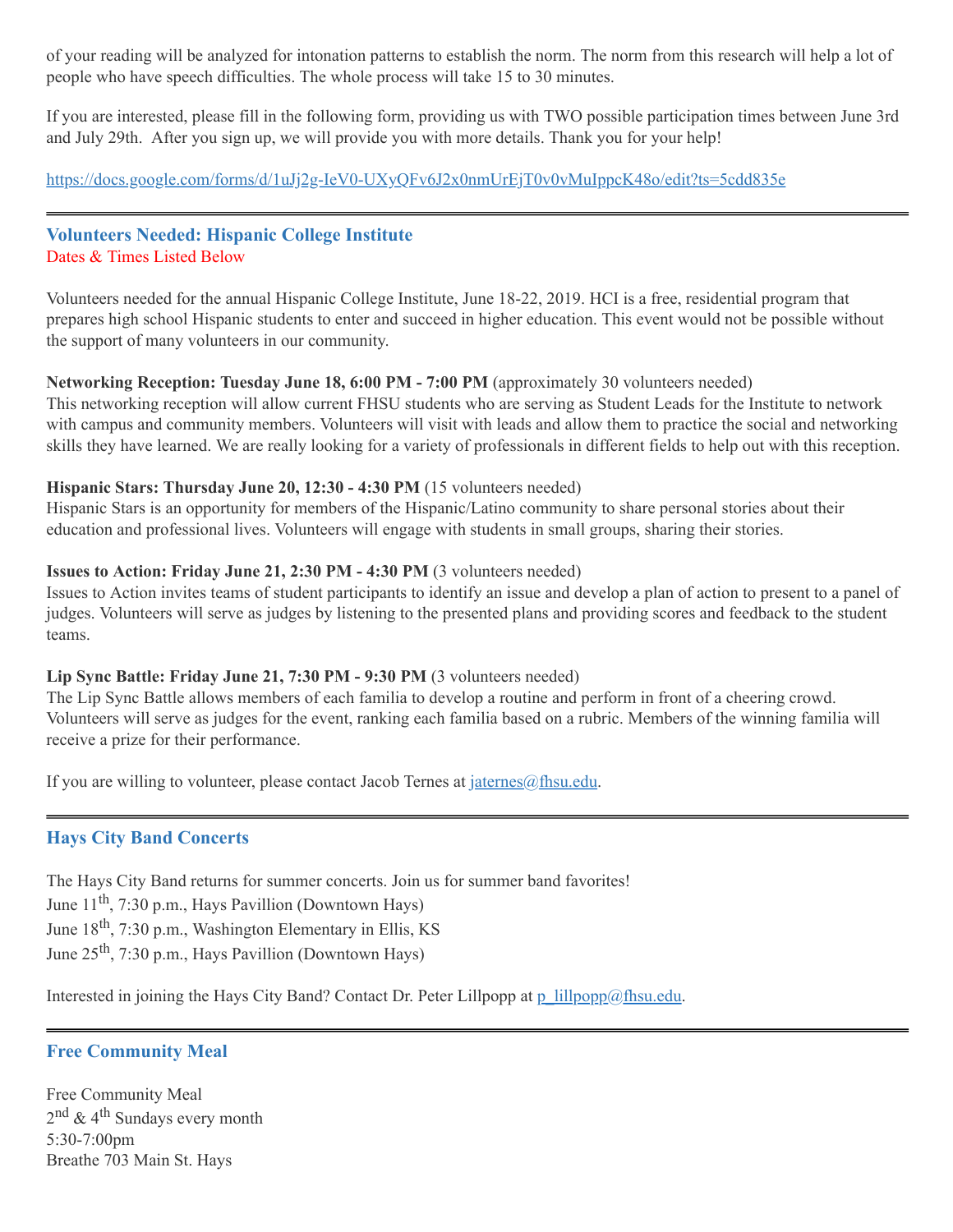### **IMPORTANT: FY2019 Cash Sales & Customer-Cash Sales Refund Deadline Reminder**

#### **Cash Sales**

Cash Sales submitted in Workday along with security bags hand-delivered to Student Fiscal Services (Picken Hall 317) by **12:00 p.m., Monday, June 17, 2019,** will be processed in FY2019.

Please continue submitting Cash Sales in Workday and delivering security bags to Student Fiscal Services after June  $17^{\text{th}}$ ; however, they may be processed as FY2020 revenue.

#### **Customer-Cash Sale Refunds**

Customer-Cash Sale Refunds need to be submitted through External Resources and approved by the cost center manager in Workday by **12:00 p.m., Friday, June 14, 2019,** in order to be processed in FY2019.

Continue submitting Customer-Cash Sales Refunds through External Resources in Workday after June 14<sup>th</sup>; however, they should be submitted as FY2020. They will be processed after July 2, 2019, and posted in FY2020.

If you have any questions, feel free to contact the Student Fiscal Service Office at x5251 for Deposits and x5922 for Customer-Cash Sale Refunds

Thank you!

#### **Student Fiscal Services**

#### **Foundation – Check Run Notices**

The Foundation will not have a check run the week of June  $3^{rd} - 7^{th}$ .

The last check run for FY19 will be on Wednesday, June 12, 2019. Please have all check requests to Amy Leiker at the Foundation by 3:00 p.m. on June 11<sup>th</sup>. All requests received after the June 11<sup>th</sup> deadline will be processed on July 3<sup>rd</sup>.

#### **Calendar: Upcoming Professional Development Opportunities**

Check out upcoming professional development opportunities! The TILT TigerLearn event calendar is your go-to for professional development at FHSU! Check it out here: <http://tigerlearn.fhsu.edu/events/>.

To provide faculty and staff with one easy place to see all professional development at FHSU, we're happy to include your event on the TigerLearn calendar. We can include links to your registration site, contact persons for questions, etc. Just contact [TILT-FacultyDev@fhsu.edu,](mailto:TILT-FacultyDev@fhsu.edu) and we'll add your event right away!

#### **EVENTS**

**MDC Workshop – CliftonStrengths Essentials** Thursday, June 13; 9:00am to 4:00pm Memorial Union, Stouffer Lounge

CliftonStrengths Essentials is **back by popular demand!** In this workshop you will discover your pre-existing natural talents and learn how to turn them into strengths you can use to be more productive in the workplace and at home. Participants will also learn how to leverage their strengths with other members in a team for maximum efficiency. Several FHSU faculty and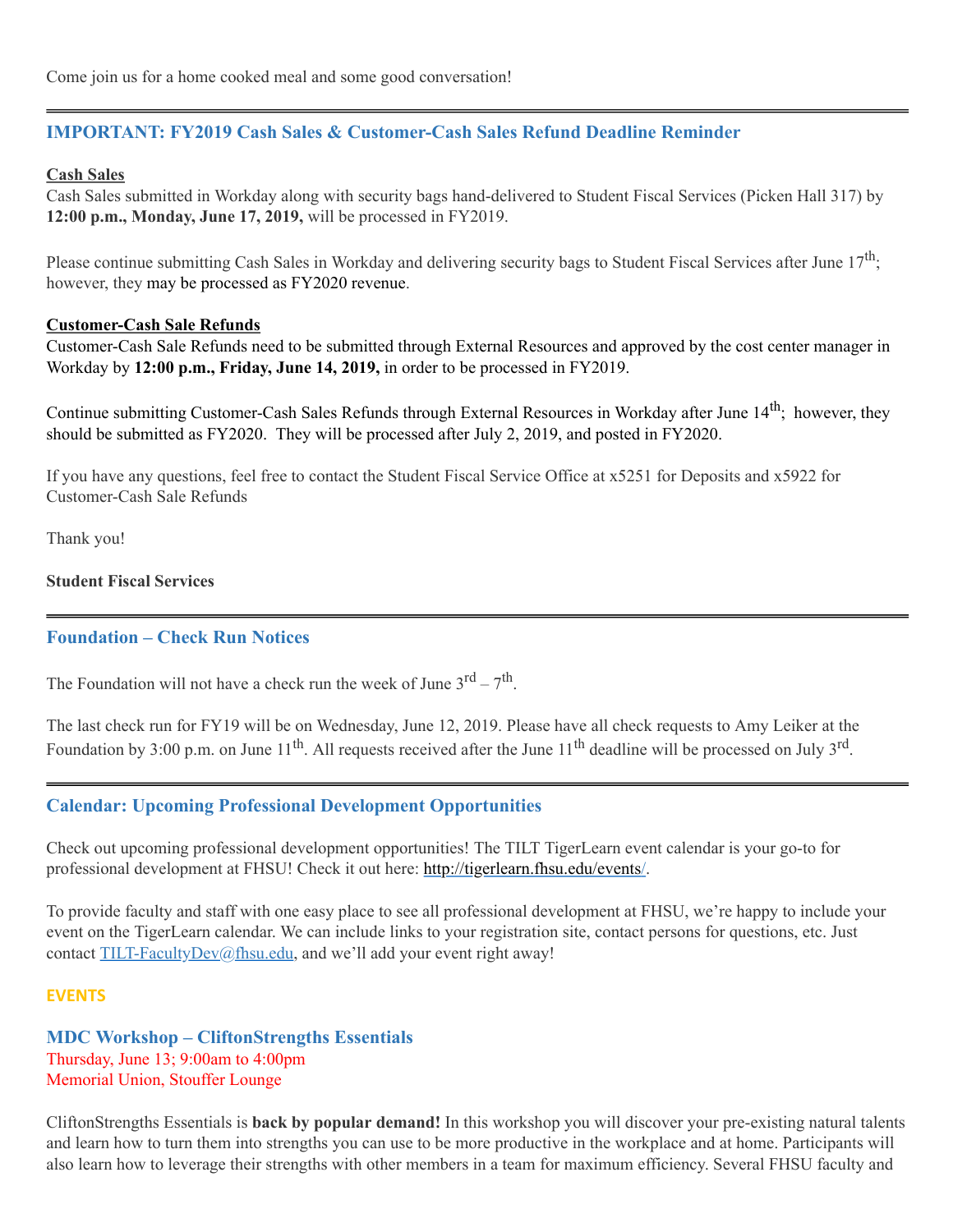staff are already using their strengths at work, join them and take advantage of the talent development program used by over 90% of Fortune 500 companies!

As FHSU faculty and staff, your registration fee is complimentary, thanks to your FHSU Vice President. *Limited funding is available annually per division***.**

\*\*Due to overwhelming response from the **Academic Affairs division**, the funds for those faculty & staff members have been used through July 31, 2019. For those in this division, workshop registration should be paid for **by department or personally**.

If you are an Academic Affairs member & are interested in attending this workshop, contact Hannah Hilker at 785-628-4121 or [hehilker@fhsu.edu](mailto:hehilker@fhsu.edu).

Registration can be completed online at <https://webapps.fhsu.edu/MDC2.0/Default.aspx> or by calling Hannah Hilker at (785) 628-4121.

#### **KWEC to Hold Pollinator Theme STEM Event** Monday, June 17; 12:00pm to 5:00pm Kansas Wetlands Education Center

The Kansas Wetlands Education Center is holding their next Drop-In STEM activity Monday June 17 from 12-5pm. This event corresponds with National Pollinator Week, held in 2019 from June 17-23. Pollinator week is a time to celebrate pollinators and spread the word about what you can do to protect them.

FREE, come-and-go, STEM (Science, Technology, Engineering, and Math) activities for the family will celebrate the valuable ecosystem services provided by bees, birds, butterflies, bats, and beetles. We will have special activities led by KWEC staff and volunteers, Sara Martinz with the Barton County Conservation District and NRCS, and Elsi Miller with The Nature Conservancy in Kansas! Explore our trails with nets in search of pollinators, engineer a bee and see how it moves pollen from flower to flower, learn how bats are pollinators too, dissect a flower, and so much more!

The event is held at the Kansas Wetlands Education Center, 592 NE K-156 HWY, Great Bend, KS. Call 1-877-243-9268, 620-566-1456 or email  $amkern2@fhsu.edu$  for more information.

#### **MDC Workshop – Supervisor Bootcamp** Wednesday, June 19; 9:00am to 4:00pm FHSU Hansen Hall

The MDC will be holding their widely-requested workshop Supervisor Bootcamp this June! Building on preexisting supervisory skills, participants will gain more insight on the five fundamental supervisory skills including Guiding the Work, Organizing the Work, Developing Your Staff, Managing Performance, and Managing Relations. Practical tools will be introduced and discussed to equip managers to lead, manage, and develop their employees. Please register by June 12.

As FHSU faculty and staff, your registration fee is complimentary, thanks to your FHSU Vice President. *Limited funding is available annually per division***.**

\*\*Due to overwhelming response from the **Academic Affairs division**, the funds for those faculty & staff members have been used through July 31, 2019. For those in this division, workshop registration should be paid for **by department or personally**.

If you are an Academic Affairs member & are interested in attending this workshop, contact Hannah Hilker at 785-628-4121 or [hehilker@fhsu.edu](mailto:hehilker@fhsu.edu).